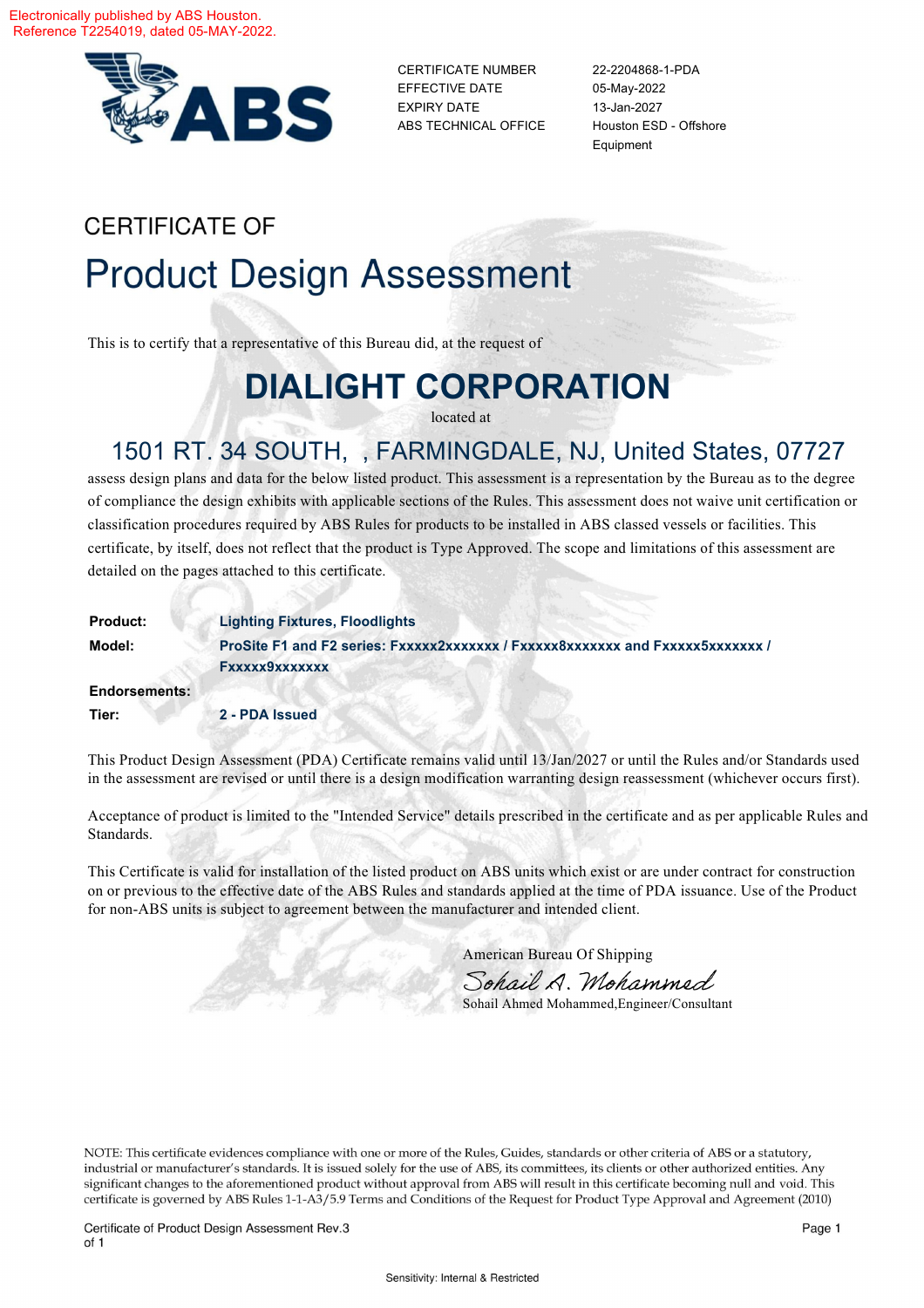Electronically published by ABS Houston. Reference T2254019, dated 05-MAY-2022.

**DIALIGHT CORPORATION**  1501 RT. 34 SOUTH FARMINGDALE NJ United States 07727 Telephone: 732-919-3119 Fax: 732-751-3190 Email: jsingh@dialight.com Web: dialight.com **Tier: 2 - PDA Issued**

### **Product: Lighting Fixtures, Floodlights Model: ProSite F1 and F2 series: Fxxxxx2xxxxxxx / Fxxxxx8xxxxxxx and Fxxxxx5xxxxxxx / Fxxxxx9xxxxxxx**

#### **Endorsements:**

#### **Intended Service:**

Marine & Offshore Applications - Lighting Suitable for Hazardous Locations.

#### **Description:**

LED Floodlight Luminaire. The luminaires are LED floodlights suitable for installation in wet locations

#### **Rating:**

Class I, Division 2, Groups A, B, C, D Class I, Zone 2 Groups IIC

Class II, Division 1, Groups E, F, G

Zone 20 and 21 Class II, Division 2, Groups E, F, G

Zone 22 Class III Ambient Temperature -40°C to 65°C T-Code: T4 Ambient Temperature -40°C to 55°C T-Code: T4A Enclosure: NEMA 4X, IP66, IP67

#### **Service Restriction:**

Unit Certification is not required for this product. If the manufacturer or purchaser request an ABS Certificate for compliance with a specification or standard, the specification or standard, including inspection standards and tolerances, must be clearly defined.

#### **Comments:**

The Manufacturer has provided a declaration about the control of, or the lack of Asbestos in this product.

#### **Notes/Drawing/Documentation:**

Drawing No. Ref Doc\_1, UL1598/A – Intertek Report # 104525921CRT-001, Revision: 2, Pages: 22 Drawing No. Ref Doc\_2, UL844 – Intertek Report # 104546439CRT-001, Revision: 2, Pages: 24 Drawing No. Ref Doc\_3, NEMA4X – Intertek Test Report # 104525921CRT-013T, Revision: 1, Pages: 9 Drawing No. Ref Doc<sup>7</sup>, CB Scheme – Intertek Report # 104525921CRT-001B, Revision: md1, Pages: 94 Drawing No. Ref Doc<sup>-5</sup>, ATM for Report 104525921CRT-001 (2021–09–21), Revision: -, Pages: 2 Drawing No. Ref Doc<sup>6</sup>, ATM for Report 104546439CRT-001 (2022<sup>-03-30</sup>), Revision: -, Pages: 2

#### **Terms of Validity:**

This Product Design Assessment (PDA) Certificate remains valid until 13/Jan/2027 or until the Rules and/or Standards used in the assessment are revised or until there is a design modification warranting design reassessment (whichever occurs first).

Acceptance of product is limited to the "Intended Service" details prescribed in the certificate and as per applicable Rules and Standards.